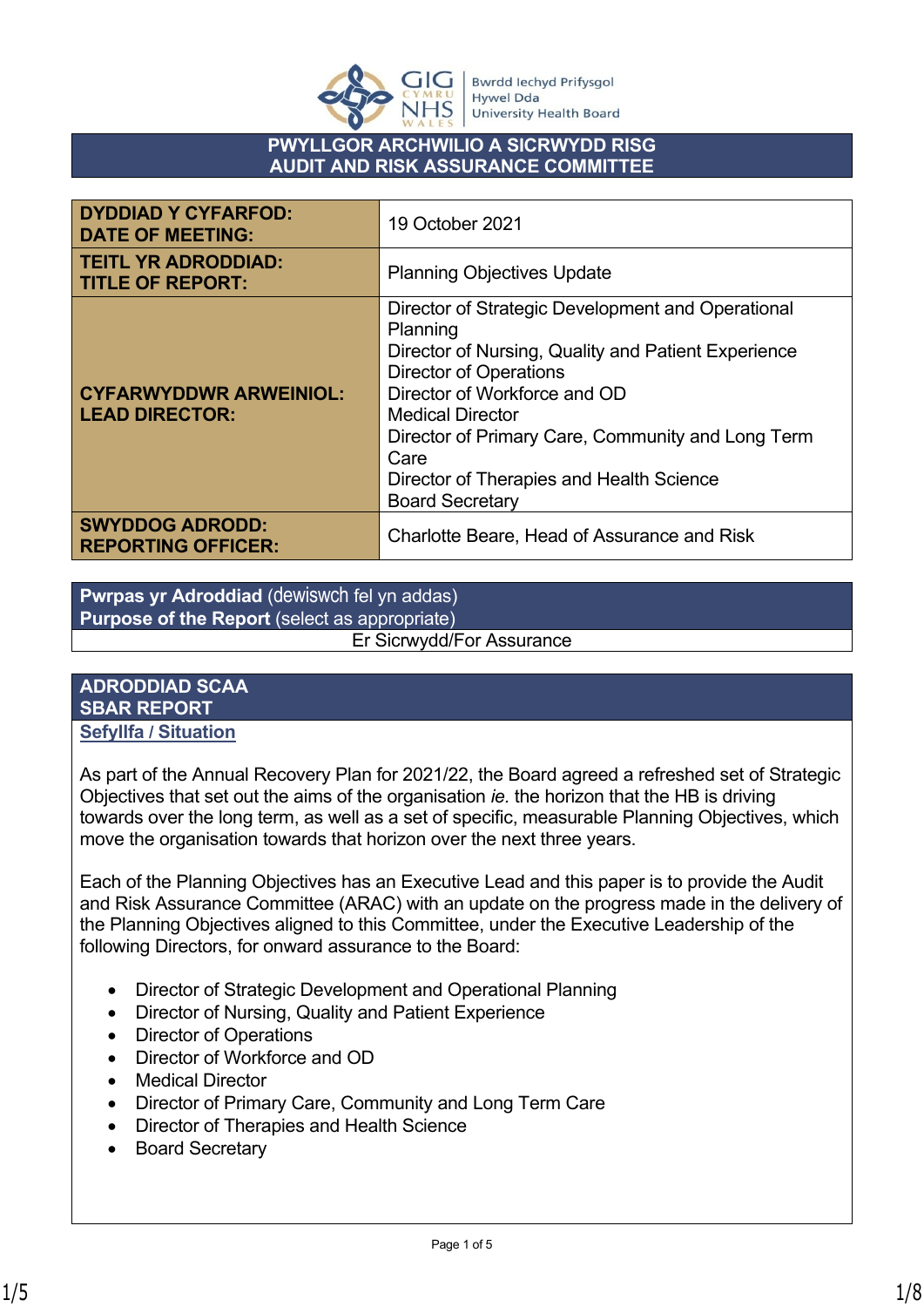## **Cefndir / Background**

This report is presented as an update to demonstrate where progress has been made in delivering those Planning Objectives aligned to ARAC.

There are 3 Planning Objectives in total:

- 3B *Delivering Regulatory Requirements*
- 3F *Board Assurance Framework*
- 3H *Planning Objective Delivery Learning*

### **Asesiad / Assessment**

Appendix 1 (attached) provides an update on each of the Planning Objectives aligned to ARAC, identifying their current status, whether these are achieving/not achieving against their key deliverables, together with a summary of progress to date.

A summary of this information is set out below:

| Planning<br>Objectives | <b>Lead Executive</b>                                                                                                                                                                                                                                                                                                                                                                                                                                                                 | <b>Status</b>          | If Planning Objective is 'behind'                                                                                                                                                                                                                                                                                                                                                                                                                                                                                                                                                                                                                                                                                                                                                                                                                                                                                                                                                    |  |  |  |
|------------------------|---------------------------------------------------------------------------------------------------------------------------------------------------------------------------------------------------------------------------------------------------------------------------------------------------------------------------------------------------------------------------------------------------------------------------------------------------------------------------------------|------------------------|--------------------------------------------------------------------------------------------------------------------------------------------------------------------------------------------------------------------------------------------------------------------------------------------------------------------------------------------------------------------------------------------------------------------------------------------------------------------------------------------------------------------------------------------------------------------------------------------------------------------------------------------------------------------------------------------------------------------------------------------------------------------------------------------------------------------------------------------------------------------------------------------------------------------------------------------------------------------------------------|--|--|--|
| 3B                     | Director of<br>$\bullet$<br>Strategic<br>Development<br>and Operational<br>Planning<br>Director of<br>$\bullet$<br>Nursing, Quality<br>and Patient<br>Experience<br>Director of<br>$\bullet$<br>Operations<br>Director of<br>$\bullet$<br>Workforce and<br>OD<br><b>Medical Director</b><br>$\bullet$<br>Director of<br>$\bullet$<br>Primary Care,<br>Community and<br>Long Term Care<br>Director of<br>$\bullet$<br>Therapies and<br><b>Health Science</b><br><b>Board Secretary</b> | <b>Behind</b>          | Oversight is undertaken by ARAC, with<br>deep-dives into areas of concern taking<br>place when deemed appropriate. Deep<br>dives were stood down during the<br>pandemic and will recommence when<br>pressures ease.<br>Discussions are taking place to review<br>the requirements and alignment of this<br>planning objective as the Executive<br>Leads identified for each audit,<br>inspectorate, regulatory or professional<br>body are not necessarily accountable<br>for implementation of the individual<br>recommendations. In addition, the<br>planning objective does not reflect that<br>this is a continual process, as new<br>recommendations are being issued<br>whilst others are being closed.<br>Further clarity is being sought on the<br>requirements arising from HEIW, GMC,<br>LMC, HCPC and other independent<br>contractors and whether these need to<br>be included the tracker. Investigations<br>with leads to date have not provided<br>any clarification. |  |  |  |
| 3F                     | <b>Board Secretary</b>                                                                                                                                                                                                                                                                                                                                                                                                                                                                | Completed              | N/A                                                                                                                                                                                                                                                                                                                                                                                                                                                                                                                                                                                                                                                                                                                                                                                                                                                                                                                                                                                  |  |  |  |
| 3H                     | <b>Board Secretary</b>                                                                                                                                                                                                                                                                                                                                                                                                                                                                | Deferred to<br>2022/23 | N/A                                                                                                                                                                                                                                                                                                                                                                                                                                                                                                                                                                                                                                                                                                                                                                                                                                                                                                                                                                                  |  |  |  |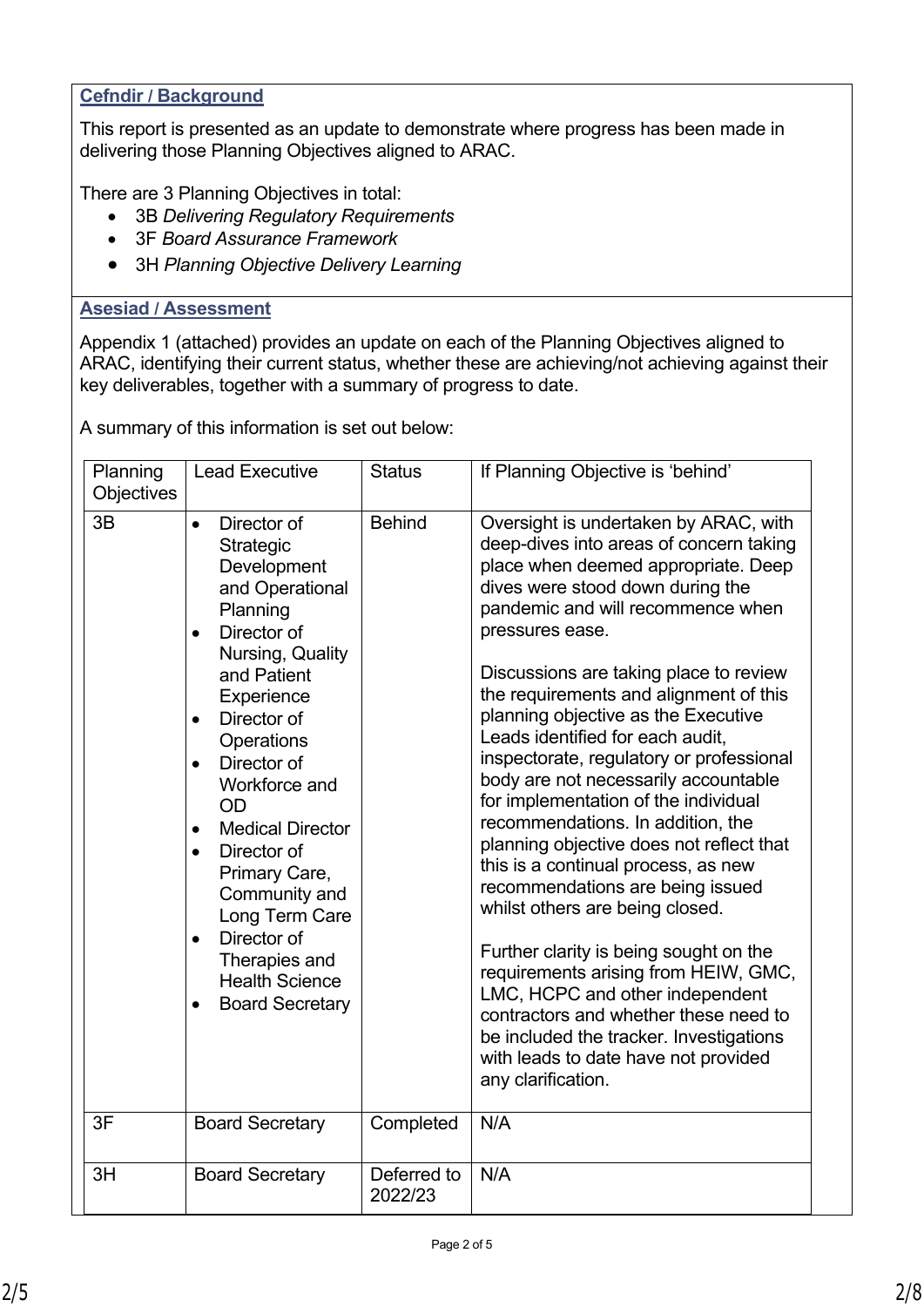### **Argymhelliad / Recommendation**

The Audit and Risk Assurance Committee is asked to receive an assurance on the current position in regards to progress on the Planning Objectives aligned to ARAC, in order to onwardly assure the Board where Planning Objectives are progressing and are on target, and to raise any concerns where Planning Objectives are identified as behind in their status and/or not achieving against their key deliverables.

| Amcanion: (rhaid cwblhau)<br><b>Objectives: (must be completed)</b>                                         |                                                                                                                                                                                                 |
|-------------------------------------------------------------------------------------------------------------|-------------------------------------------------------------------------------------------------------------------------------------------------------------------------------------------------|
| <b>Committee ToR Reference:</b><br>Cyfeirnod Cylch Gorchwyl y<br>Pwyllgor:                                  | 2.4.4 Receive an assurance on delivery against relevant<br>Planning Objectives aligned to the Committee in<br>accordance with Board approved timescales, as set out<br>in HDdUHB's Annual Plan. |
| Cyfeirnod Cofrestr Risg Datix a Sgôr<br><b>Cyfredol: Datix Risk Register</b><br><b>Reference and Score:</b> | Not Applicable                                                                                                                                                                                  |
| Safon(au) Gofal ac lechyd:<br>Health and Care Standard(s):                                                  | All Health & Care Standards Apply                                                                                                                                                               |
| <b>Amcanion Strategol y BIP:</b><br><b>UHB Strategic Objectives:</b>                                        | All Strategic Objectives are applicable                                                                                                                                                         |
| <b>Amcanion Llesiant BIP:</b><br><b>UHB Well-being Objectives:</b>                                          | 9. All HDdUHB Well-being Objectives apply                                                                                                                                                       |

| <b>Gwybodaeth Ychwanegol:</b><br><b>Further Information:</b> |                                                                              |
|--------------------------------------------------------------|------------------------------------------------------------------------------|
| Ar sail tystiolaeth:<br>Evidence Base:                       | 3 Year Plan and Annual Plan<br>Decisions made by the Board since 2017-18     |
|                                                              | Recent Discover report, published in July 2020                               |
|                                                              | Gold Command requirements for COVID-19<br>Input from the Executive Team      |
|                                                              | Paper provided to Public Board in September 2020                             |
| <b>Rhestr Termau:</b>                                        | HEIW - Health Education and Improvement Wales                                |
| <b>Glossary of Terms:</b>                                    | <b>GMC</b> - General Medical Council<br><b>LMC</b> - Local Medical Committee |
|                                                              | <b>HCPC</b> – Health and Care Professions Council                            |
| Partïon / Pwyllgorau â                                       | Public Board - September 2020                                                |
| ymgynhorwyd ymlaen llaw y                                    | <b>Executive Team</b>                                                        |
| Pwyllgor Archwilio a Sicrwydd Risg:                          |                                                                              |
| Parties / Committees consulted prior                         |                                                                              |
| to Audit and Risk Assurance<br>Committee:                    |                                                                              |

| <b>Effaith: (rhaid cwblhau)</b><br>Impact: (must be completed)    |                                                                          |
|-------------------------------------------------------------------|--------------------------------------------------------------------------|
| <b>Ariannol / Gwerth am Arian:</b><br><b>Financial / Service:</b> | Any financial impacts and considerations are identified in<br>the report |
| <b>Ansawdd / Gofal Claf:</b><br><b>Quality / Patient Care:</b>    | Any issues are identified in the report                                  |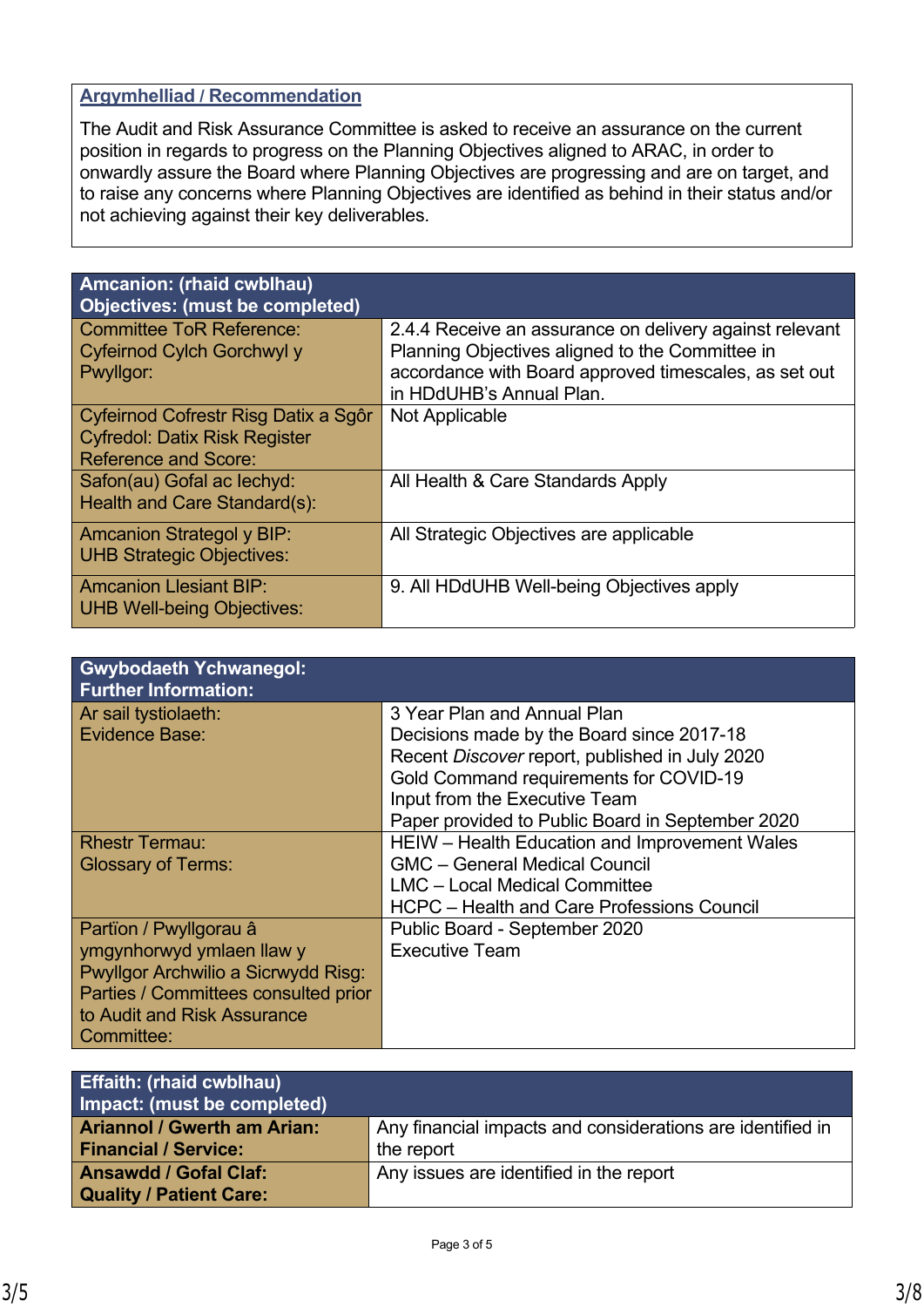| <b>Gweithlu:</b><br><b>Workforce:</b>   | Any issues are identified in the report                                                                                                                                |
|-----------------------------------------|------------------------------------------------------------------------------------------------------------------------------------------------------------------------|
| Risg:<br><b>Risk:</b>                   | Consideration and focus on risk is inherent within the<br>report. A sound system of internal control helps to ensure<br>any risks are identified, assessed and managed |
| <b>Cyfreithiol:</b><br>Legal:           | Any issues are identified in the report                                                                                                                                |
| <b>Enw Da:</b><br><b>Reputational:</b>  | Any issues are identified in the report                                                                                                                                |
| <b>Gyfrinachedd:</b><br><b>Privacy:</b> | Not applicable                                                                                                                                                         |
| Cydraddoldeb:<br><b>Equality:</b>       | Not applicable                                                                                                                                                         |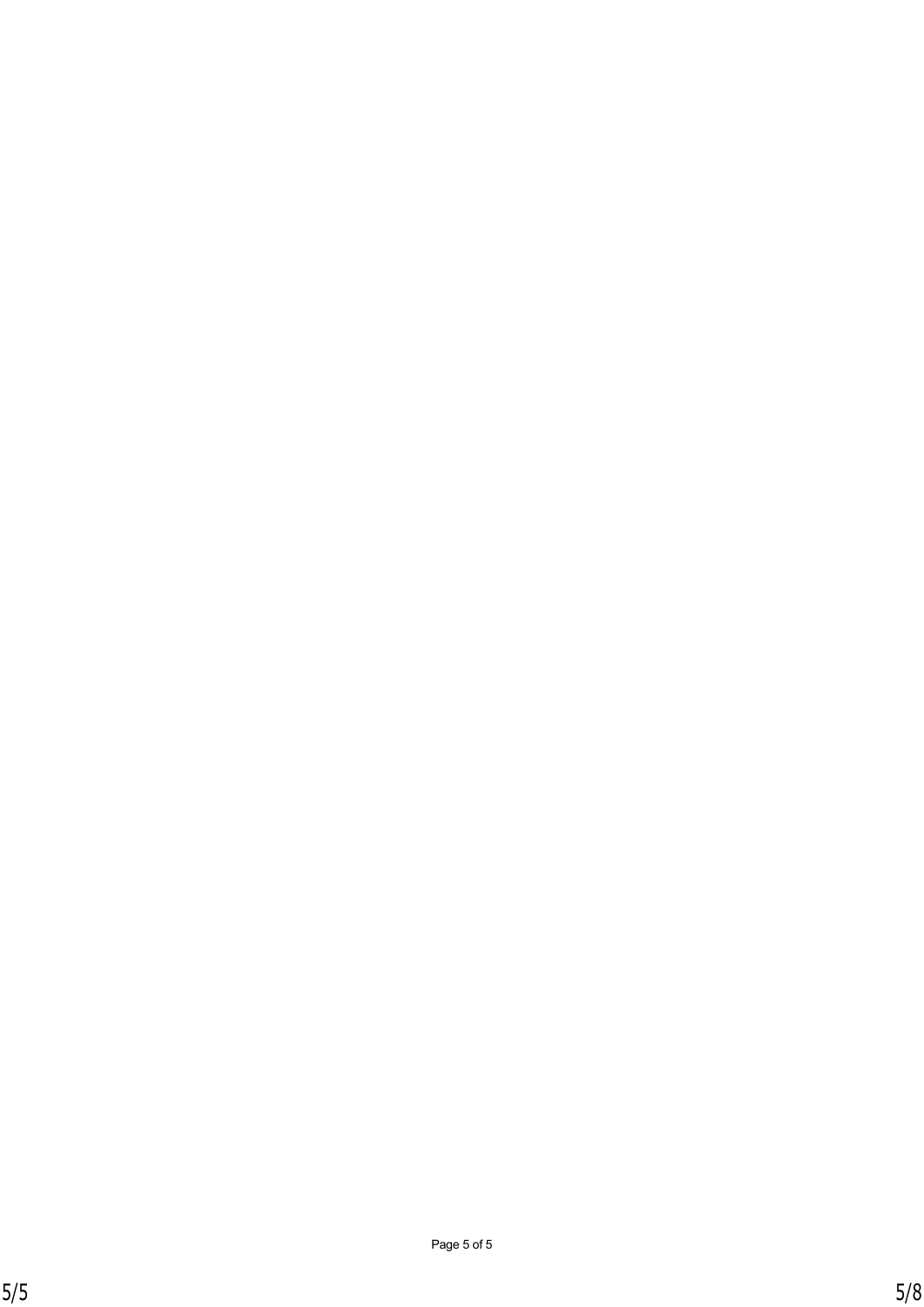# **APPENDIX 1 – Update of Planning Objectives aligned to ARAC as at 27th September 2021**

| <b>PO</b><br><b>Ref</b> | <b>Planning Objective</b>                                                                                             | <b>Executive</b><br>Date of<br>Lead                                                                                                                                                                                                                                                                                                          |            | <b>Q2 Actions</b><br><b>Completion</b> |                                                               |                                                                                                              | <b>Summary of Progress to</b><br>date (including barriers to                                                                                                                                                                                                                                                                                                                                                                                                                                                                                                                                                                                                                                                                                                                          |
|-------------------------|-----------------------------------------------------------------------------------------------------------------------|----------------------------------------------------------------------------------------------------------------------------------------------------------------------------------------------------------------------------------------------------------------------------------------------------------------------------------------------|------------|----------------------------------------|---------------------------------------------------------------|--------------------------------------------------------------------------------------------------------------|---------------------------------------------------------------------------------------------------------------------------------------------------------------------------------------------------------------------------------------------------------------------------------------------------------------------------------------------------------------------------------------------------------------------------------------------------------------------------------------------------------------------------------------------------------------------------------------------------------------------------------------------------------------------------------------------------------------------------------------------------------------------------------------|
|                         |                                                                                                                       |                                                                                                                                                                                                                                                                                                                                              | of PO      | <b>Action</b>                          | <b>Current</b><br><b>Status</b><br>(Delete as<br>appropriate) | <b>Status of</b><br>achieving<br>PO within<br><b>Completion</b><br><b>Date</b><br>(Delete as<br>appropriate) | delivery)<br>For actions behind<br>$\bullet$<br>schedule, please provide<br>an explanation<br><b>For actions behind</b><br>schedule, what quarter<br>will these now be<br>achieved                                                                                                                                                                                                                                                                                                                                                                                                                                                                                                                                                                                                    |
| 3B                      | Over the next 3 years to<br>deliver the requirements<br>arising from our<br>regulators, WG and<br>professional bodies | Jo Wilson<br>$(AW$ and $IA)$<br>Lee Davies<br>(CHC)<br>Mandy<br>Rayani<br>(CIW/HIW,<br>Coroner,<br>HSE.<br>PSOW)<br>Andrew<br>Carruthers<br>(DU&<br>MWWF&R)<br>Lisa<br>Gostling/Phil<br>Kloer<br>(HEIW)<br><b>Phil Kloer</b><br>(peer<br>reviews,<br>RCs, GMC)<br><b>Jill Paterson</b><br>(GMC, LMC,<br>other<br>Independent<br>contractors) | 31/03/2024 | Not applicable this<br>quarter         | <b>Not</b><br>applicable<br>this quarter                      | <b>Behind</b>                                                                                                | Operational pressures during<br>COVID-19 have had a<br>significant impact on both the<br>pace and the Health Board's<br>ability to implement some<br>recommendations. Oversight is<br>undertaken by ARAC with deep-<br>dives into areas of concern<br>taking place, when deemed<br>appropriate. Deep dives were<br>stood down during the<br>pandemic and will recommence<br>when pressures ease.<br>Please note the Executive Lead<br>identified in this planning<br>objective for each audit,<br>inspectorate, regulatory or<br>professional body is not<br>necessarily accountable for the<br>implementation of the individual<br>recommendations.<br>Below is the number and<br>percentage of recommendations<br>that have exceed their original<br>implementation date out of the |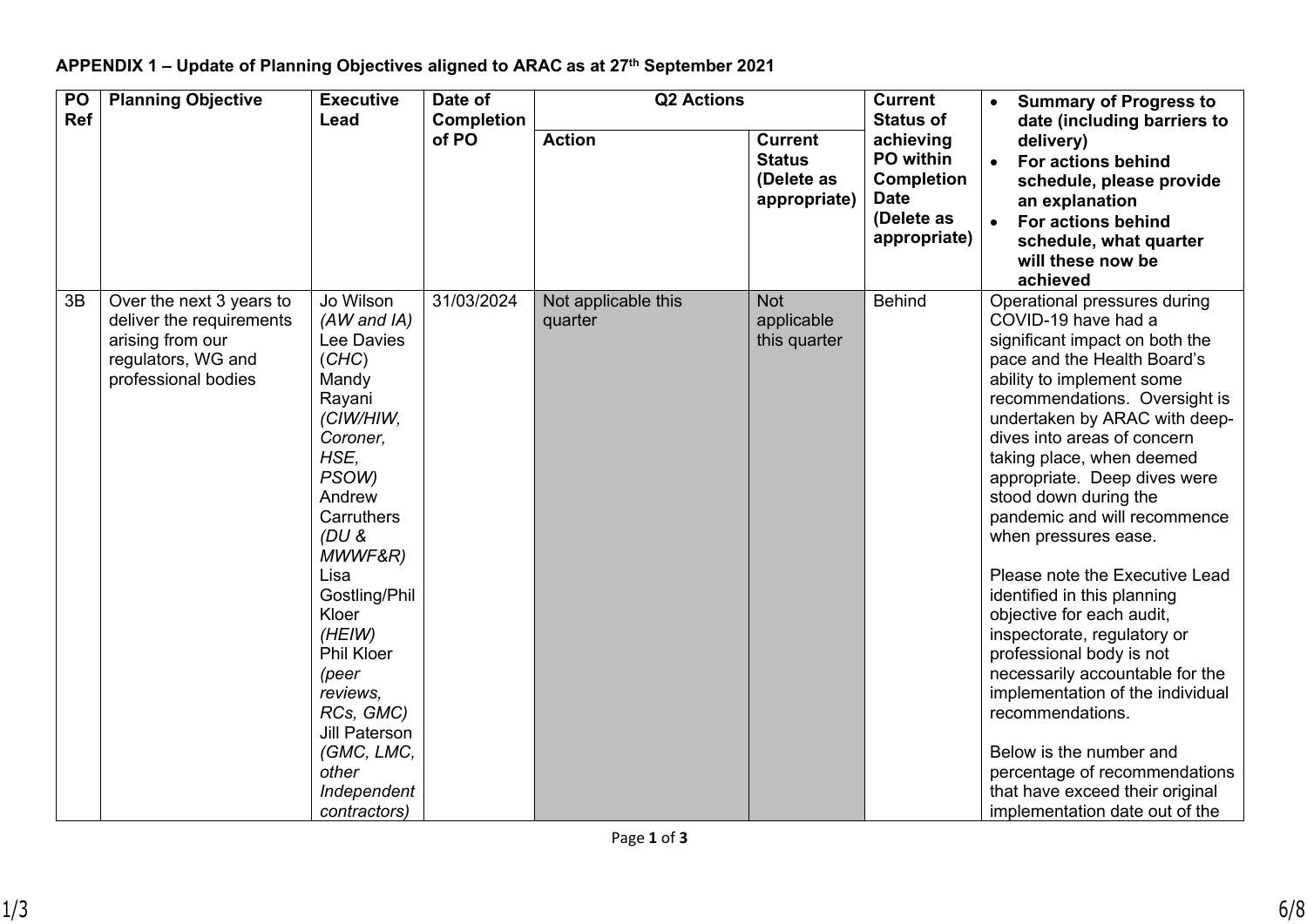| PO<br>Ref | <b>Planning Objective</b>                                                                                                                                                                                                                   | <b>Executive</b><br>Lead       | Date of<br><b>Completion</b> | <b>Q2 Actions</b>                                                                                    |                                                               | <b>Current</b><br><b>Status of</b>                                                       | <b>Summary of Progress to</b><br>$\bullet$<br>date (including barriers to<br>delivery)<br>For actions behind<br>$\bullet$<br>schedule, please provide<br>an explanation<br>For actions behind<br>$\bullet$<br>schedule, what quarter<br>will these now be<br>achieved                                                                                                                                                                                         |
|-----------|---------------------------------------------------------------------------------------------------------------------------------------------------------------------------------------------------------------------------------------------|--------------------------------|------------------------------|------------------------------------------------------------------------------------------------------|---------------------------------------------------------------|------------------------------------------------------------------------------------------|---------------------------------------------------------------------------------------------------------------------------------------------------------------------------------------------------------------------------------------------------------------------------------------------------------------------------------------------------------------------------------------------------------------------------------------------------------------|
|           |                                                                                                                                                                                                                                             |                                | of PO                        | <b>Action</b>                                                                                        | <b>Current</b><br><b>Status</b><br>(Delete as<br>appropriate) | achieving<br>PO within<br><b>Completion</b><br><b>Date</b><br>(Delete as<br>appropriate) |                                                                                                                                                                                                                                                                                                                                                                                                                                                               |
|           |                                                                                                                                                                                                                                             | Alison<br>Shakeshaft<br>(HCPC) |                              |                                                                                                      |                                                               |                                                                                          | total number of outstanding<br>recommendations by regulatory<br>body( as at 27/09/21):<br>AW = 3 out of $12 = 25%$<br>$IA = 37$ out of $87 = 43\%$<br>$CHC = 2$ out of $5 = 40\%$<br>$HIW = 25$ out of 34 = 74%<br>$MH$ Coroner = 0<br>HSE = $3$ out of $14 = 21\%$<br>$PSOW = 5$ out of $5 = 100\%$<br>$DU = 8$ out of $8 = 100\%$<br>MWWFRS = 13 out of $134 =$<br>10%<br>Peer Reviews = 4 out of $5 =$<br>80%<br>Royal Colleges = $8$ out of $15 =$<br>53% |
| 3F        | Develop a Board<br>Assurance Framework to<br>support the delivery of<br>the Health Board<br>strategic objectives over<br>the 3 years from April<br>2021 supported by a<br>clear, comprehensive<br>and continuously<br>updated Risk Register | Jo Wilson                      | 30/09/21                     | <b>Revised Board</b><br>Assurance Framework in<br>place to align with our<br>new Committee structure | Completed                                                     | Completed                                                                                | The refreshed Board Assurance<br>Framework Dashboard was<br>presented to the Board in<br>September 2021.                                                                                                                                                                                                                                                                                                                                                      |